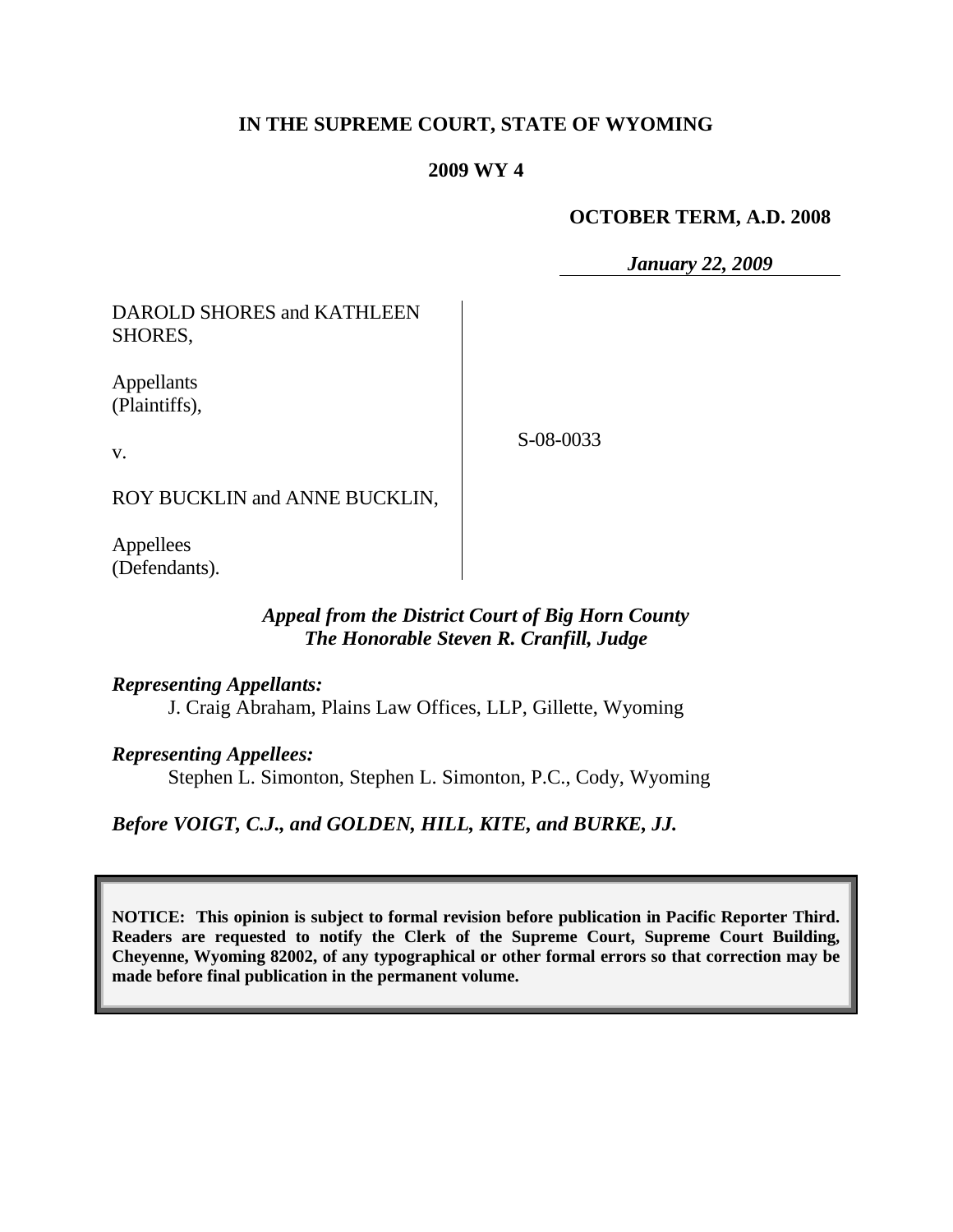#### **HILL,** Justice.

[¶1] Appellants Darold and Kathleen Shores ("the Shores") appeal from the district court's order entering judgment in favor of appellees Roy and Anne Bucklin ("the Bucklins") quieting title to a parcel of land in Big Horn County, Wyoming. The court ruled that summary judgment was proper, in that the Shores did not have evidence to support a "color of title" theory. Also, there was not satisfaction of the 10-year period for adverse possession. Finally, pursuant to the Wyoming Rules of Civil Procedure, dismissal was proper as a sanction for failure to comply with the scheduling order. This appeal followed.

#### **ISSUES**

[¶2] The Shores raise two issues on appeal:

1. Are the Bucklins entitled to a judgment in this case in that the Shores, in seeking to quiet title under a claim of adverse possession, did not elect and plead the theory under which they claim the adverse possession?

2. Is judgment to the [Bucklins] the proper remedy in this case for the failure to comply with the Scheduling Order?

The Bucklins frame the issues as follows:

1. The court should summarily affirm for failure to designate or cite to any record on appeal as well as numerous other instances of disregarding the requirements of the [Wyoming Rules of Appellate Procedure].

2. There was no reasonable basis for an appeal because WRE 103 explicitly bars [the Shores] from assigning error when [the Shores] failed to make a proper offer of proof of the substance of the excluded testimony and exhibits.

3. There was no reasonable ground for this appeal because the issues are moot after the district court's subsequent rulings and findings, which the Shores neither opposed nor appealed and which are now law of the case and collateral estoppel.

4. Even apart from the foregoing, there was no reasonable grounds for this appeal

5. Attorney fees should be awarded under Rule 10.05.

# **FACTS**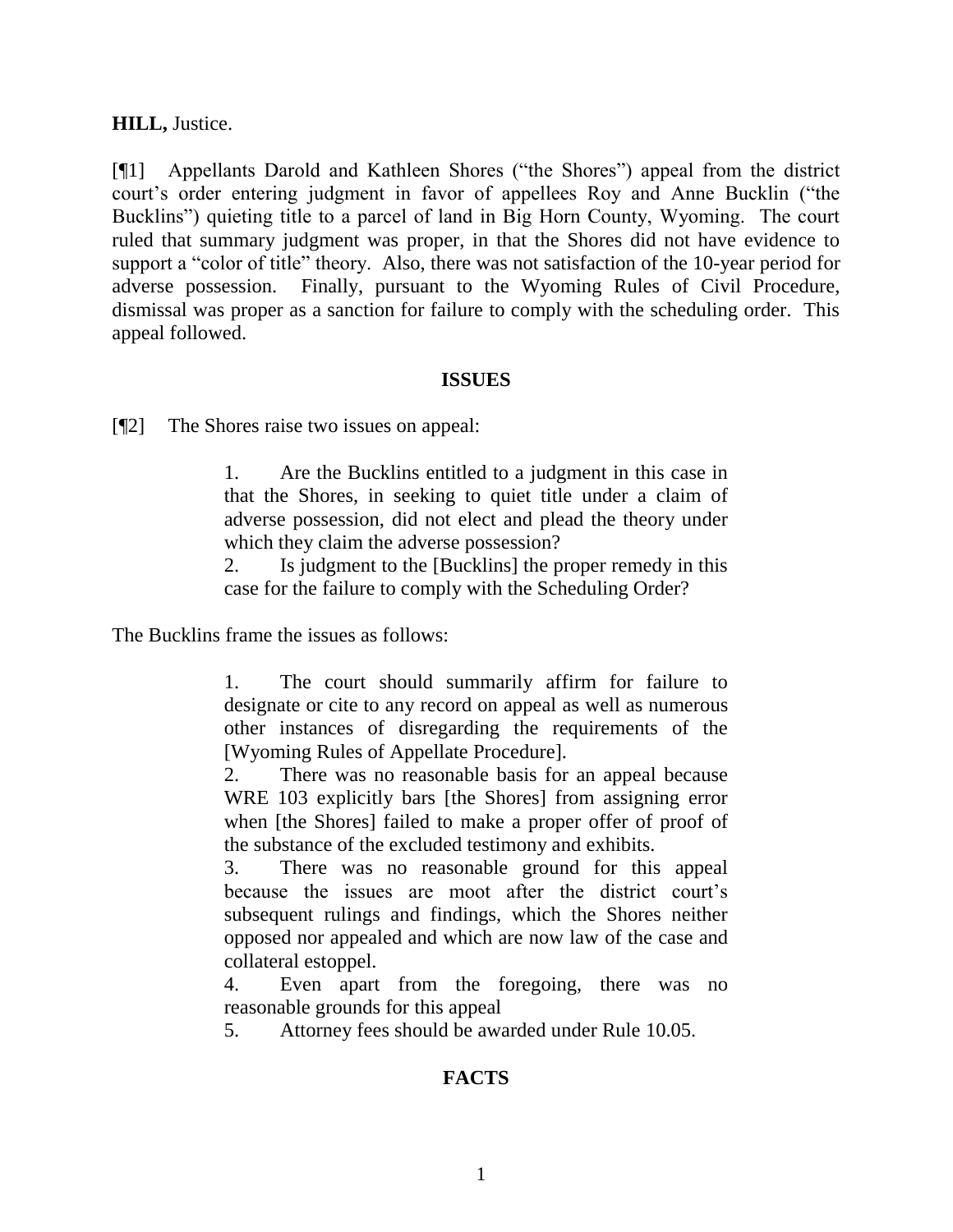[¶3] The Bucklins hold record title to the parcel in question. In January 2006, the Shores filed a complaint claiming the parcel by adverse possession. The Bucklins filed a motion to dismiss for failure to state a claim, to which the Shores responded by filing a more definitive statement alleging a claim of "color of title" based upon "conflicting surveys."

[¶4] The Bucklins then responded with a counterclaim seeking to quiet title, asserting, among other things, that the Shores were given permission to occupy the parcel in 1979. During discovery, the Shores conceded that, yes, the Bucklins held record title to the parcel.

[¶5] The district court entered a scheduling order, but the Shores failed to comply with the various deadlines contained therein. On October 1, 2007, the Bucklins filed a motion for judgment, and on October 5, 2007, the district court conducted a final pre-trial conference and dispositive motion hearing. At that hearing, the Shores presented their untimely pretrial memorandum.

[¶6] After the hearing, the court entered judgment in favor of the Bucklins, on two grounds. First, the court ruled that summary judgment was proper because the Shores had no evidence to support either their "color of title" theory or their "claim of right" theory. The court also ruled that the Shores had not satisfied the period for adverse possession, inasmuch as their evidence indicated they had openly asserted title only after 2005. Furthermore, the court ruled that the Shores "… simply have nothing to present at trial since they did not designate any witnesses or exhibits as required [by the scheduling order]." As a second ground for judgment, the court ruled that, pursuant to W.R.C.P. 16(f), dismissal was proper as a sanction for failing to comply with the scheduling order. The non-compliance included no designation of witnesses or exhibits, no jury instructions, and an inadequate and untimely pretrial memorandum.

[¶7] In this appeal, the Shores contend that genuine issues of material fact preclude summary judgment, and that the district court abused its discretion in dismissing the case for failure to comply with the scheduling order. We will affirm.

# **STANDARD OF REVIEW**

[¶8] The district court ruled that summary judgment was proper in this case.

Summary judgment is proper "if the pleadings, depositions, answers to interrogatories, and admissions on file, together with the affidavits, if any, show that there is no genuine issue as to any material fact and that the moving party is entitled to a judgment as a matter of law." W.R.C.P. 56(c). A genuine issue of material fact exists when a disputed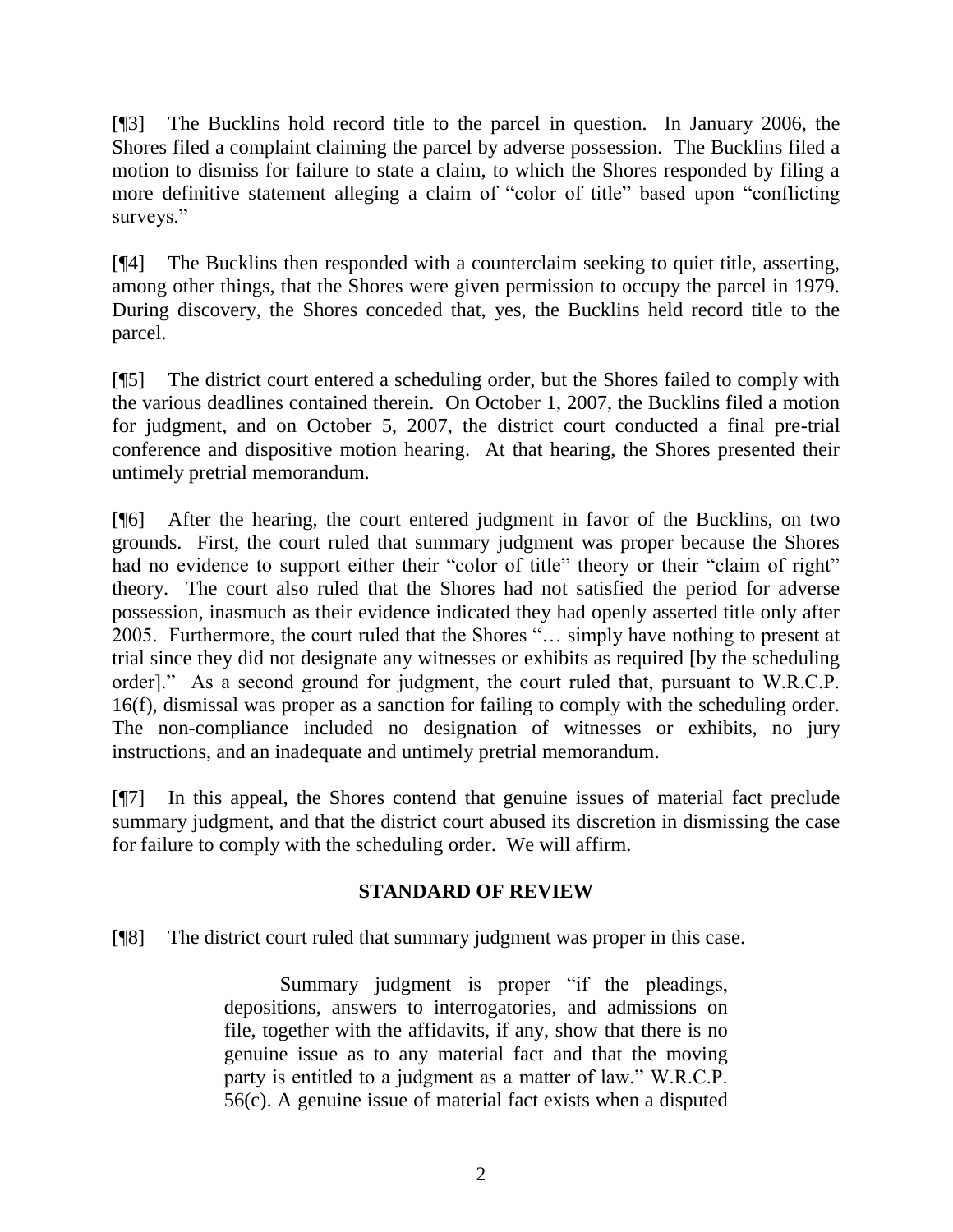fact, if proven, would establish or refute an essential element of a cause of action or a defense that a party has asserted. *Metz Beverage Co. v. Wyoming Beverages, Inc.*, 2002 WY 21, ¶ 9, 39 P.3d 1051, [1055] (Wyo. 2002).

We evaluate the propriety of a summary judgment by employing the same standards and by examining the same material as the district court. *Id*. We examine *de novo* the record, in the light most favorable to the party opposing the motion, affording to that party the benefit of all favorable inferences that may be drawn from the record. *Roussalis v. Wyoming Medical Center, Inc.*, 4 P.3d 209, 229 (Wyo. 2000). If upon review of the record, doubt exists about the presence of issues of material fact, that doubt must be resolved against the party seeking summary judgment**.** *Id*. We accord no deference to the district court's decisions on issues of law. *Metz*, ¶ 9.

[¶9] *Seherr-Thoss v. Seherr-Thoss*, 2006 WY 111, ¶ 9, 141 P.3d 705, 711-712 (Wyo. 2006) (citing *Knapp v. Landex Corp.*, 2006 WY 36, ¶ 7, 130 P.3d 924, 926 (Wyo. 2006)).

## **DISCUSSION**

[¶10] The Shores argue on appeal that there are genuine issues of material fact which a jury should be allowed to determine – namely, whether or not the Shores qualify for a claim of adverse possession of property held in title by the Bucklins. However, we are troubled in this case by what seems to be a genuine disregard for the Wyoming Rules of Appellate Procedure, and we will address that preliminary issue first.

[¶11] Normally, we will certify no reasonable cause for appeal "only in those rare circumstances where an appeal lacks cogent argument, where there is an absence of pertinent authority to support the claims of error, and/or when there is a failure to adequately cite to the record." *Dorsett v. Moore*, 2003 WY 7, ¶ 13, 61 P.3d 1221, 1225 (Wyo. 2003) (citing *Baker v. Reed*, 965 P.2d 1153, 1154-55 (Wyo. 1998) (citing *Amen, Inc. v. Barnard*, 938 P.2d 855, 858 (Wyo.1997)); *Stone v. Stone*, 7 P.3d 887, 891 (Wyo. 2000). This Court has also repeatedly held that it will presume the district court's orders and rulings were correct when the appellant fails to provide and cite a record. See *Arnold v. Day,* 2007 WY 86, ¶¶ 9-10, 158 P.3d 694, 697 (Wyo. 2007); *Smith v. Smith,* 2003 WY 87, ¶ 15, 72 P.2d 1158, 1162 (Wyo. 2003); *Willowbrook Ranch, Inc. v. Nugget Exploration, Inc.*, 896 P.2d 769, 771 (Wyo. 1995).

[¶12] The Bucklins identify several deficiencies surrounding this appeal, including: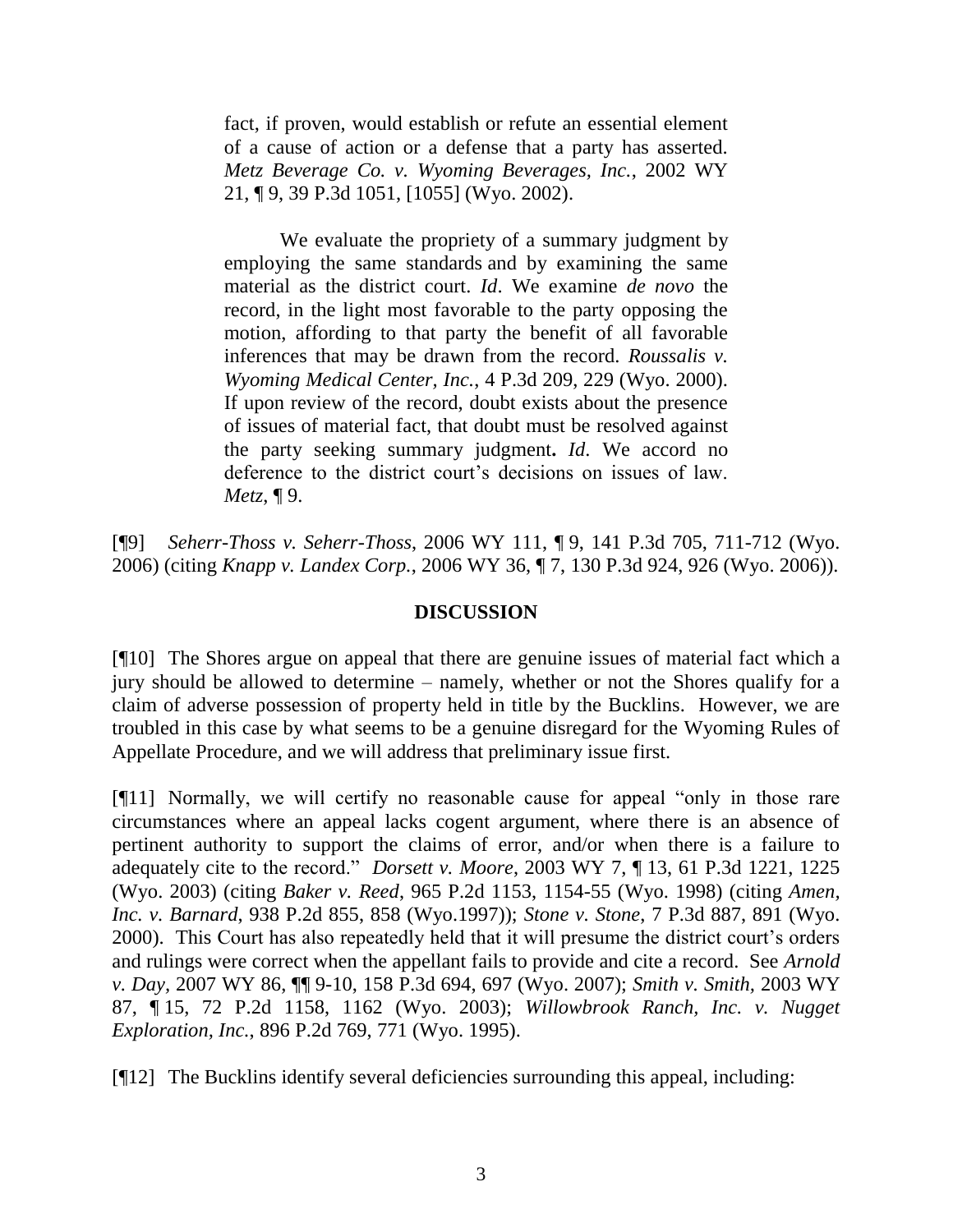- 1. In violation of W.R.A.P. 2.07(b)(1), the notice of appeal lacked an appendix containing pleadings.
- 2. In violation of W.R.A.P. 3.05, the Shores failed to transmit the transcript or any other part of this record.<sup>1</sup>
- 3. The Shores failed to file a copy of their Notice of Appeal with the Wyoming Supreme Court, as required by W.R.A.P.  $2.01(a)(1)$ , until the Wyoming Supreme Court sanctioned them for failure to do so.
- 4. In violation of W.R.A.P. 7.01(j), there is no appendix to the Shores' brief.
- 5. In violation of W.R.A.P.  $7.01(e)(2)$  and  $7.01(f)(1)$ , the Shores' brief is devoid of record citations.
- 6. In violation of W.R.A.P. 7.05(b)(3), the Shores' brief is in a font of less than 10 characters per inch. See *Nathan v. Am. Global Univ.,* 2005 WY 64, ¶ 5, 113 P.3d 32, 33 (Wyo. 2005).

[¶13] In light of these alleged problems, the Bucklins request this Court to summarily affirm. We agree with the Bucklins that the Shores did not comply with several of the Wyoming Rules of Appellate Procedure. As we stated in *Rodriguez v. State ex rel. Wyo. Workers' Safety & Compensation Division*, 2006 WY 146, ¶ 4, 146 P.3d 487, 488 (Wyo. 2006) (citations omitted):

> A party seeking judicial review of an administrative action must comply with the Wyoming Rules of Appellate Procedure. … When a party fails to do so, we may refuse to consider the offending party's contentions; assess costs; dismiss the appeal; or affirm the lower court's or agency's decision.

Not only do the Shores fail in several respects in complying with applicable rules, including a failure to provide any citation to the record, they also fail to provide relevant argument or legal authority to support their contentions. The cumulative deficiencies result in a failure to present cogent argument. We therefore summarily affirm the decision of the district court.

[¶14] Finally, the Bucklins urge this Court to grant sanctions in light of the Shores' appellate shortcomings. In general:

 $^{1}$  W.R.A.P. 3.05(b) states:

Appellant shall, contemporaneously with the filing of its brief in the appellate court and service of that brief upon appellee, serve on appellee, file with the clerk of the trial court a designation for transmission to the appellate court of all parts of the record, without unnecessary duplication, to which appellant intends to direct the particular attention of the appellate court in its brief.